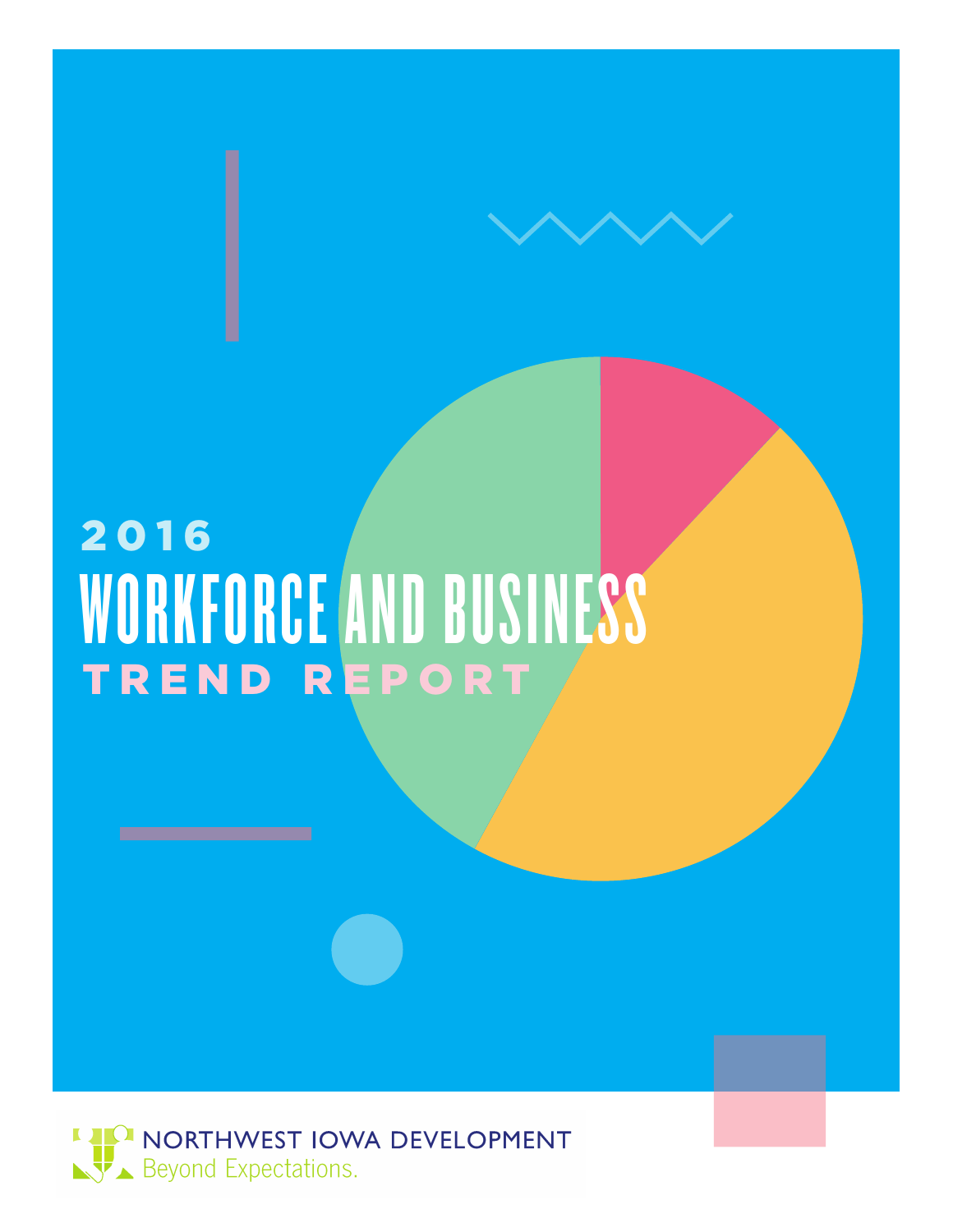## NORTHWEST IOWA DEVELOPMENT 2016 WORKFORCE AND BUSINESS **TREND REPORT**

Northwest Iowa Development (NWID) is a six county regional economic development partnership organization that strives to maintain the focus of their efforts on behalf of the region on maintaining and growing the regional economy. This Trend Report will present information that explains the current situation in Northwest Iowa (references to the "Region", defined as the 6 counties) with a specific focus on trends in the regional workforce. We also will present the view of the regional economy as our existing business see it. Good, accurate information will always be the NWID guide while we design strategies to regional economic stability and growth.

## 103,452 POPULATION 60,404 JOBS





The overall regional population is steadily growing but the future workforce pipeline will be impacted by trends in different age groups



## JOB GROWTH

The Region has experienced stronger growth over the last ten years compared to the state and nation.

| REGION I      | 18.3% |
|---------------|-------|
| STATE $4.7\%$ |       |
| NATION 4.8%   |       |
| SOURCE: EMSI  |       |

Over last ten years, the top two growing occupations have been Farm worker and Laborer, with 602 jobs and 469 Heavy and Tractor Trailer Truck Drivers jobs. SOURCE EMSI

## INDUSTRY SECTORS

#### MANUFACTURING:

**9,922 \$60,403**  AVERAGE WAGE JOBS

#### LOGISTICS & TRANSPORTATION

**3,143 \$57,137** AVERAGE WAGE **40%** JOBS JOB GROWTH

#### BIOTECH

**811 \$73,828 58%**  JOBS AVERAGE WAGE JOB GROWTH ( Over last ten years )

#### DAIRY PRODUCTS

**2,185 \$71,391** JOBS AVERAGE WAGE

#### FOOD PROCESSING

**3,954 \$62,485** AVERAGE WAGE JOBS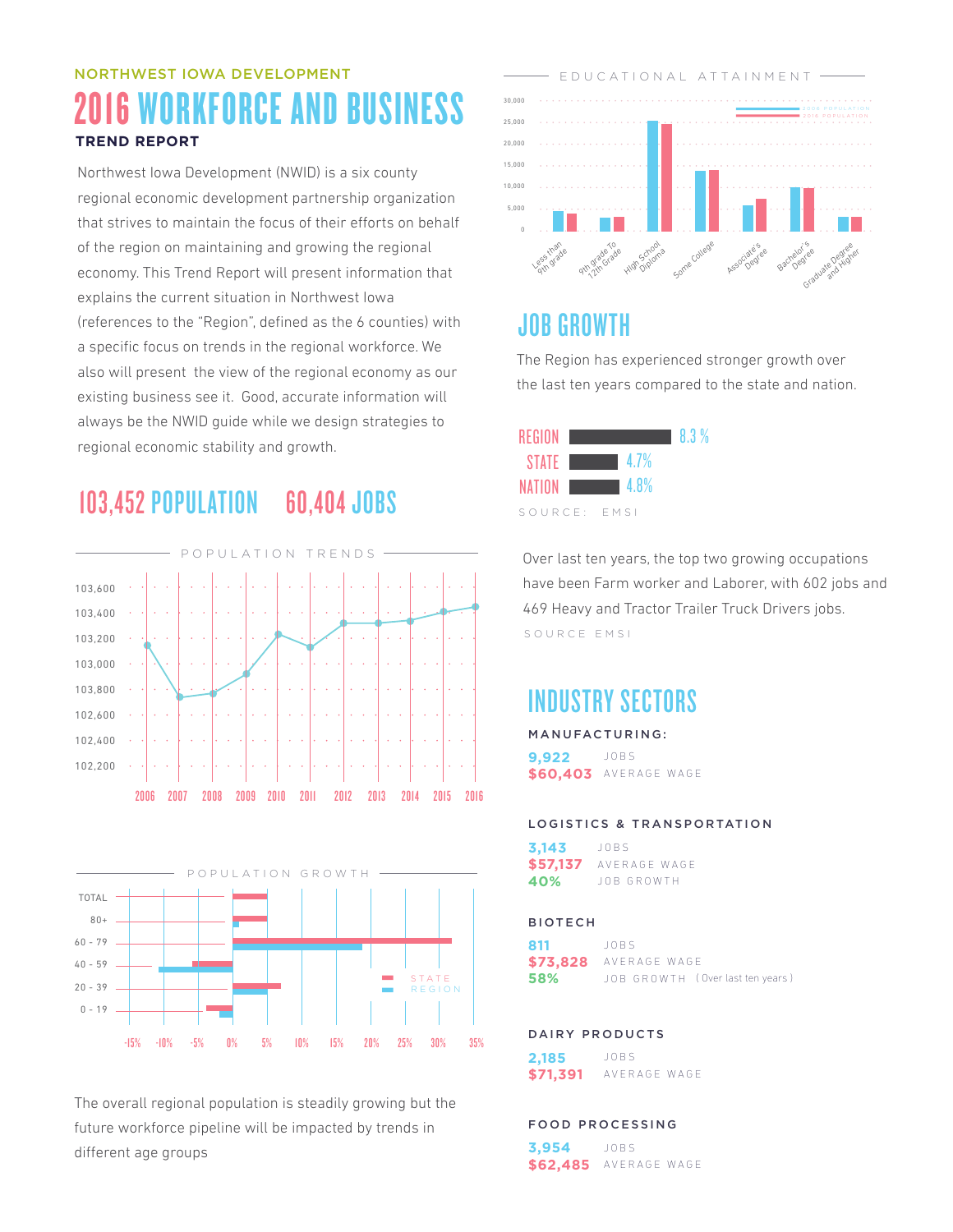### TOP THREE FASTEST GROWING DUSTRIES 2006-2016 **(THREE DIGIT NAICS)**

# TOP THREE **STEST GROWING CTURING INDUSTRIES**

![](_page_2_Figure_3.jpeg)

![](_page_2_Figure_4.jpeg)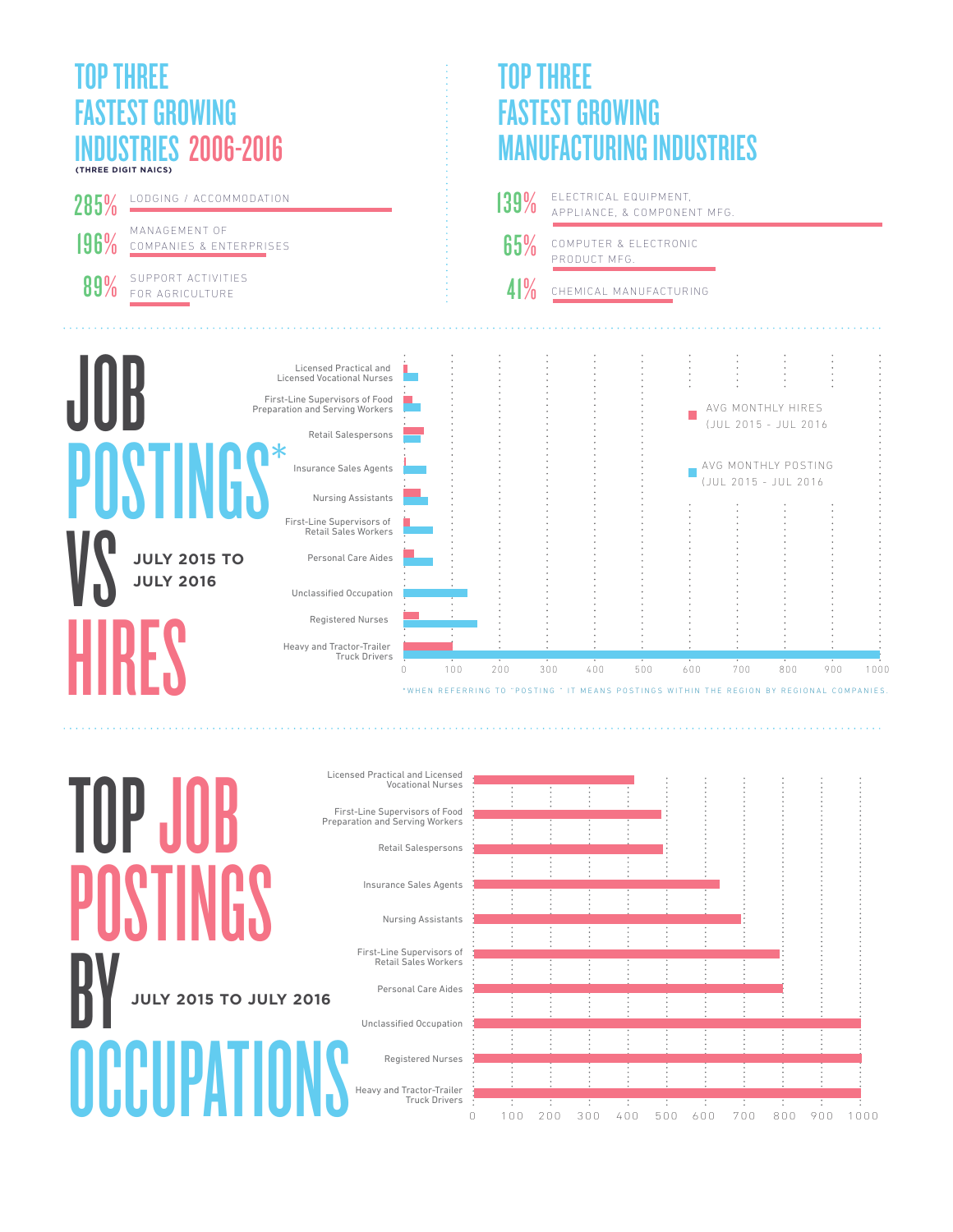# TOP COMPANIES POSTING

### **NORTHWEST IOWA BUSINESSES HAVE PLANS AND THEY HAVE CHALLENGES. HERE IS WHAT THEY ARE SAYING.\***

\*BASED ON SYNCHRONIST INTERVIEWS WITH REGIONAL COMPANIES FROM JULY 2015 TO JULY 2016 ALL OTHER DATA COMES FROM EMSI

#### PLAN TO EXPAND IN THE NEXT 3 YEARS

![](_page_3_Figure_4.jpeg)

*\*Other* includes items such as loyalty of employees; raw materials; schools and health care; strong community pride...

 $\circ$ JULY 2015 TO JULY 2016  $201$ YTAN  $\bigcirc$  $\overline{a}$  $\overline{L}$  $\overline{\bigcirc}$  $\bigcirc$ YTNI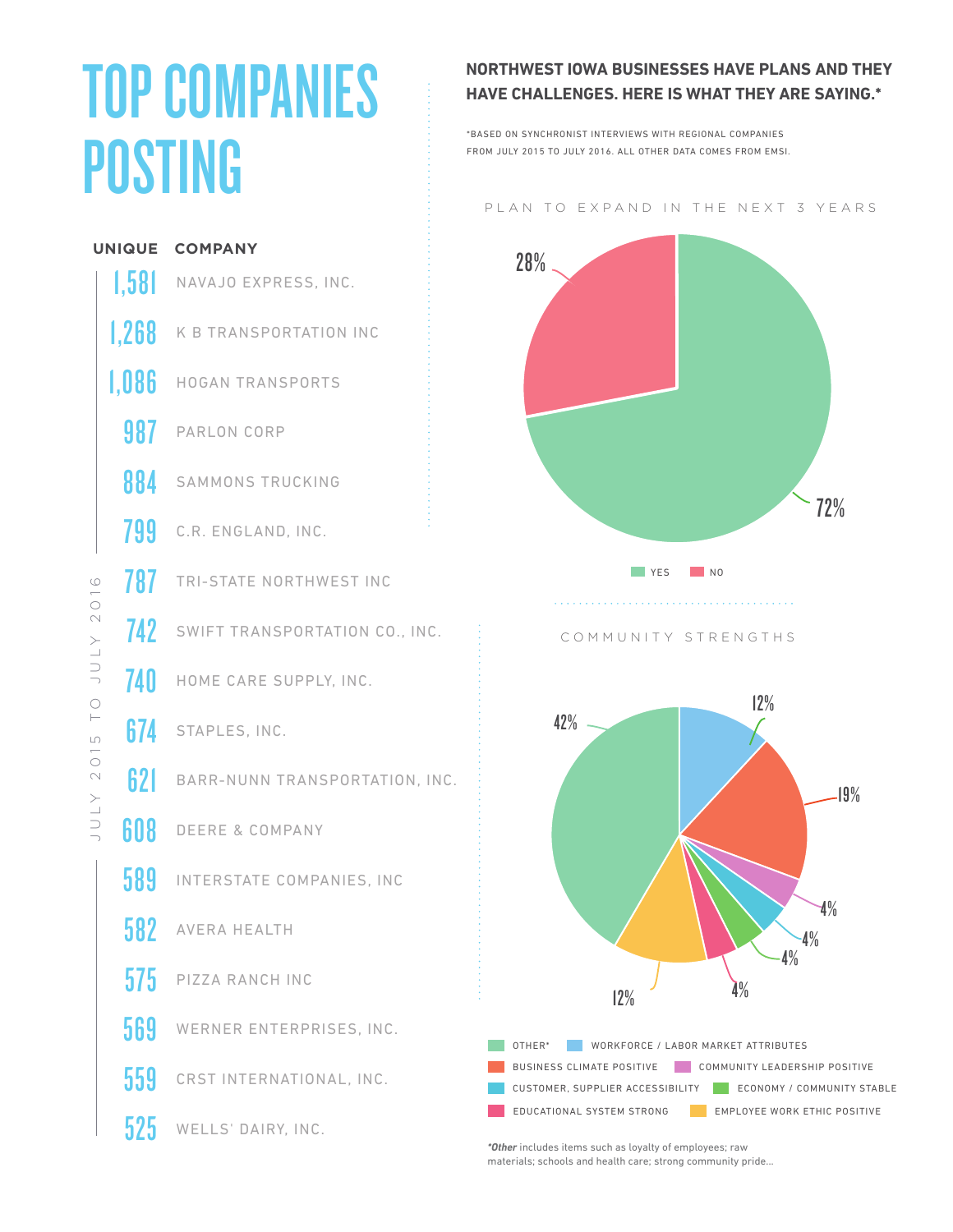# AVAILABILITY OF WORKFORCE 1 2 3 4 5 6 7

SCALE OF 1-7. 1 IS POOR. 7 IS EXCELLENT

![](_page_4_Figure_2.jpeg)

![](_page_4_Figure_3.jpeg)

COMMUNITY INDUSTRY BOTH RECRUITMENT PROBLEMS LIMITED TO **ARE PRIMARY**

![](_page_4_Figure_5.jpeg)